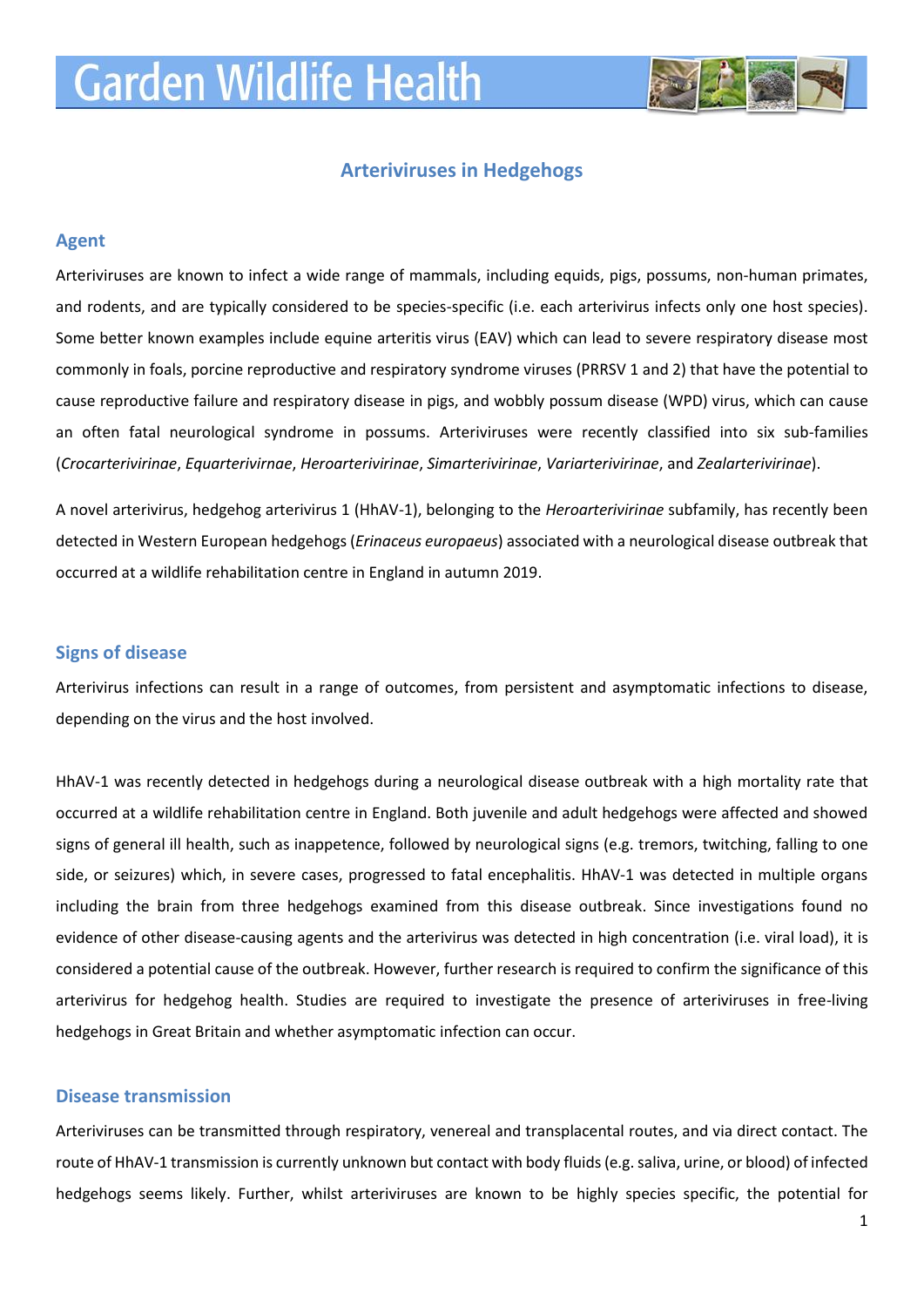transmission of arteriviruses from other animals (e.g. rabbits or rodents) to hedgehogs, or vice versa, needs further investigation.

### **Distribution**

To date, HhAV-1 has only been confirmed in samples from hedgehogs from a wildlife rehabilitation centre in England. Further investigation is required to gain an understanding of the presence of this or similar arteriviruses within freeliving hedgehog populations in the UK or other European countries.

#### **Risk to human health**

To date, there is no known threat to public health from the arterivirus detected in hedgehogs in Great Britain.

## **Risk to domestic animal health**

The arteriviruses detected in domestic animals to date are only distantly related to the arterivirus found in hedgehogs (i.e. HhAV-1). Whilst arteriviruses are typically considered to be highly species specific, the potential for transmission of HhAV-1 between hedgehogs and other animals (e.g. rabbits or rodents) is yet unknown.

### **Diagnosis**

Diagnosing an arterivirus infection in hedgehogs requires specialist laboratory testing. To date, arteriviruses have only been confirmed in hedgehogs examined post mortem, using molecular tests (i.e. polymerase chain reaction).

Non-specific neurological signs (e.g. tremor, wobbling gait) are commonly observed in sick hedgehogs that are presented as wildlife casualties, and these can result from a number of potential causes. In order to diagnose arterivirus infection, and to exclude other potential causes of neurological disease, thorough pathological investigation is required.

If you wish to report finding a dead hedgehog, or signs of illness in a hedgehog, please visit [www.gardenwildlifehealth.org.](http://www.gardenwildlifehealth.org/) Alternatively, if you have further queries or have no internet access, please call the **Garden Wildlife Health** vets on **0207 449 6685.**

#### **Control**

Whilst supportive treatment for domestic animals affected by arterivirus might be available, effective and targeted dosing of free-living hedgehogs is not possible.

Since arteriviruses are known to cause persistent/asymptomatic infections in other mammal species, and are typically species specific, it is possible that the virus can be carried by persistently infected hedgehogs with no signs of disease. If persistently-infected carriers of the virus do indeed occur, this could explain how HhAV-1 might be introduced into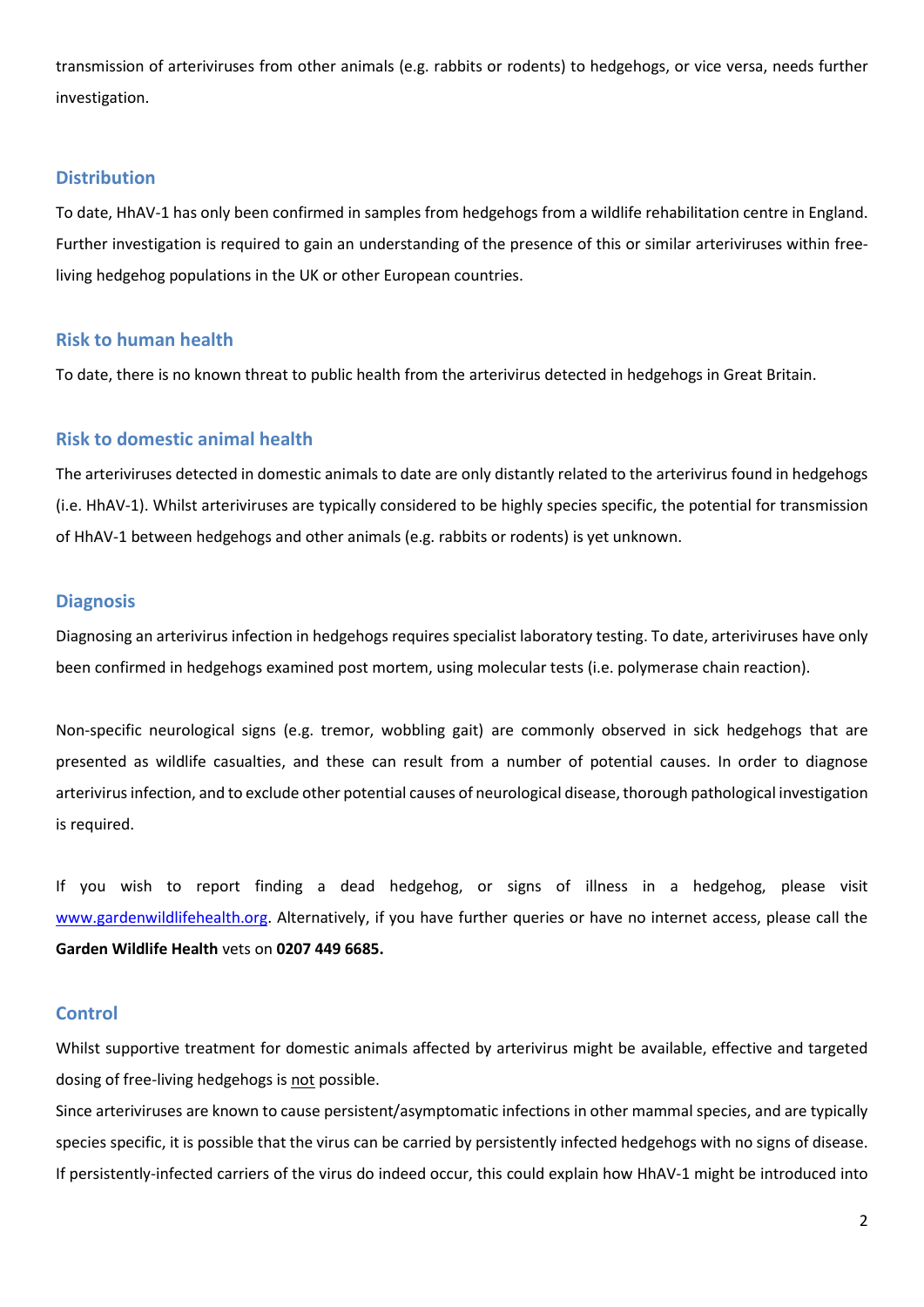a wildlife rehabilitation centre. Whether other species (e.g. rodents, rabbits) are susceptible to infection, or may be a source of HhAV-1 infection, is currently known. Therefore, strict biosecurity measures and hygiene should be in place as routine in wildlife rehabilitation centres as a preventative measure, also mitigating transmission of other pathogens. Suitable commercial products, such as disinfectants, should be used to clean and disinfect equipment and contaminated surfaces. When disinfectants are used, please follow the manufacturer's instructions.

Due to the recent discovery of HhAV-1, the mode of transmission, as well as the best methods for mitigating the spread of the virus in captive facilities, are unclear at this stage. At the wildlife rehabilitation centre where the hedgehog neurological disease outbreak occurred in autumn 2019, control of the disease within the facility required a combination of stringent hygiene and biosecurity measures, as well as strict controls on juvenile admission procedures.

While reporting sick animals to **Garden Wildlife Health** helps us to build up a picture of hedgehog health across Great Britain, we cannot advise on the treatment of sick animals. If you find a sick hedgehog, you should contact your nearest veterinary surgery or wildlife rehabilitation centre for further advice and use sensible hygiene precautions when handling the animal (see *Prevention* below).

## **Prevention**

#### **Hedgehogs in the wild**

Although little is known about the presence of arteriviruses in wild hedgehogs, disinfection of any bowls or plates used to feed wild hedgehogs should be routinely carried out as follows:

- Clean surfaces, bowls or plates using a suitable disinfectant (for example, a weak solution of domestic bleach (5% sodium hypochlorite) or other product following the manufacturer's instructions). Always rinse thoroughly and air-dry before re-use.
- Brushes and cleaning equipment should not be used for other purposes and should not be brought into the house but be kept and used outside and away from food preparation areas.
- Wear rubber gloves and thoroughly wash hands and forearms afterwards with soap and water, especially before eating or drinking.

If you need to handle a hedgehog please use thick gardening or rubber gloves and wash your hands thoroughly with warm water and soap afterwards.

#### **Hedgehogs in rehabilitation centres**

Hedgehog rehabilitators should practice good biosecurity as a routine to minimise the likelihood of disease transmission in captivity. It is important to minimise the risk of hedgehogs in care contracting infections from other animals (including e.g. rabbits, rodents as well as other hedgehogs), especially in the light of potential asymptomatic carriers that could then unwittingly be released back into the wild with unknown risks for adverse impacts onto freeliving hedgehog populations. Care should be taken when mixing wildlife species in close proximity.